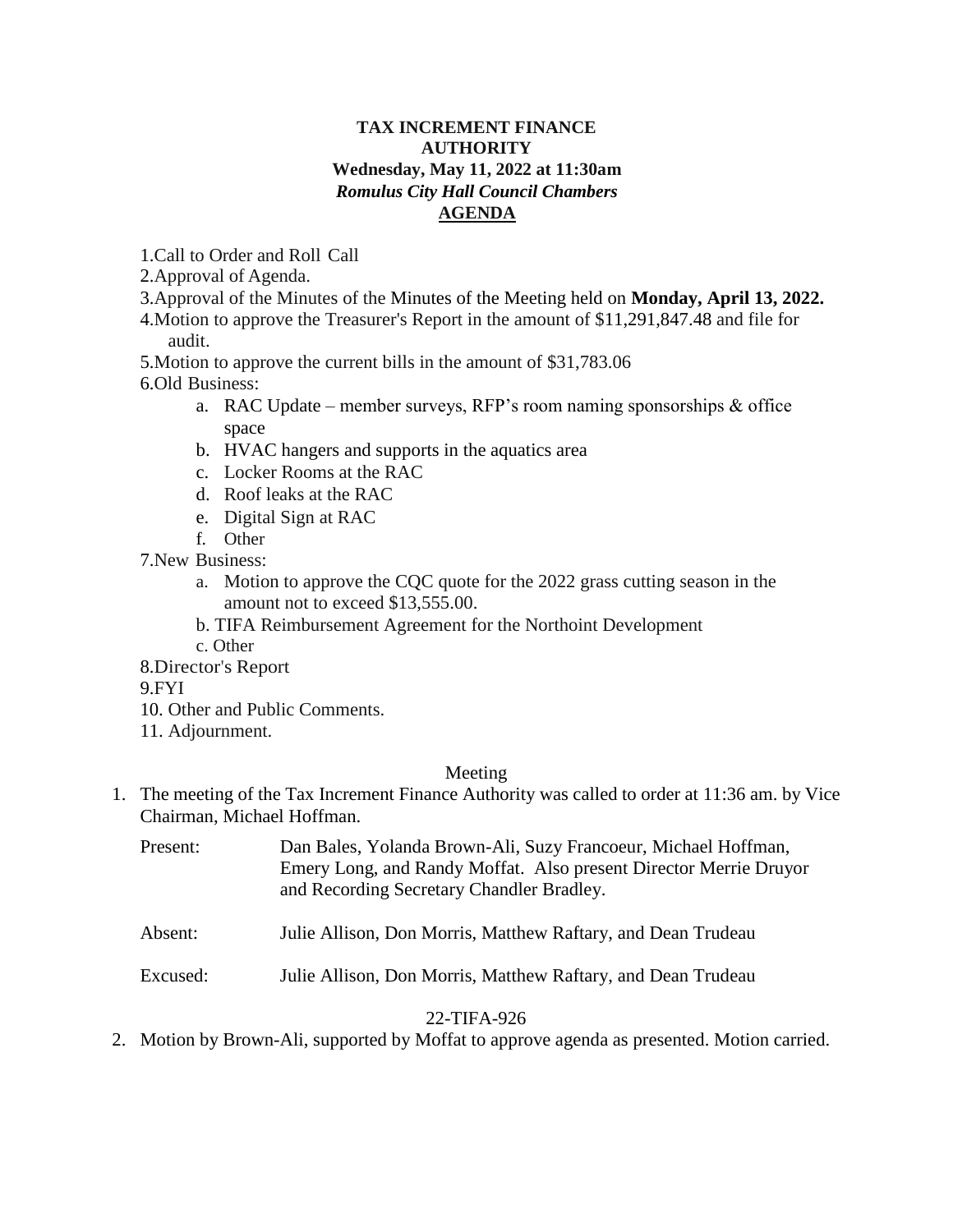TIFA Meeting May 11, 2022 Page 2

#### 22-TIFA-927

3. Motion by Moffat, supported by Brown-Ali to approve the Minutes of the Meeting held on Wednesday April 13, 2022. Motion carried.

# 22-TIFA-928

4. Motion by Long, supported by Moffat to approve the Treasurer's Report in the amount of \$11,291,847.48 and file for audit. Motion carried.

# 22-TIFA-929

- 5. Motion by Moffat, supported by Long to approve the current bills in the amount of \$31,783.06. Motion carried.
- 6. RAC Update member surveys, RFP's room naming sponsorships & office space
- 6B.Waiting for quotes for HVAC hangers and supports in the aquatics area.
- 6C.Waiting for quotes for lockers at the RAC.
- 6D.Waiting for quotes for roof leak repairs at RAC.
- 6E Waiting for quotes for Digital sign at RAC.

# 22-TIFA-930

- 7. Motion by Long, supported by Brown-Ali to approve the CQC quote for the 2022 grass cutting season in the amount not to exceed \$13,555.00. Motion carried.
- 7B. The board Reviewed the TIFA Reimbursement Agreement for the Northoint Development. No action taken.
- 8. Director Druyor updated the board on the following:
	- Clean sweep  $5/14$
	- Norman Café Ribbon Cutting 5/18
	- Northpoint Groundbreaking  $6/14$

9. FYI – no discussion

10.Other and Public Comment – Introduction of new board member Suzy Francoeur.

# 22-TIFA-932

11. Motion by Moffat, supported by Brown-Ali to adjourn the meeting at 12:19 p.m. Motion carried.

*Dean Trudeau*

Dean Trudeau, Secretary Approved June 15, 2022